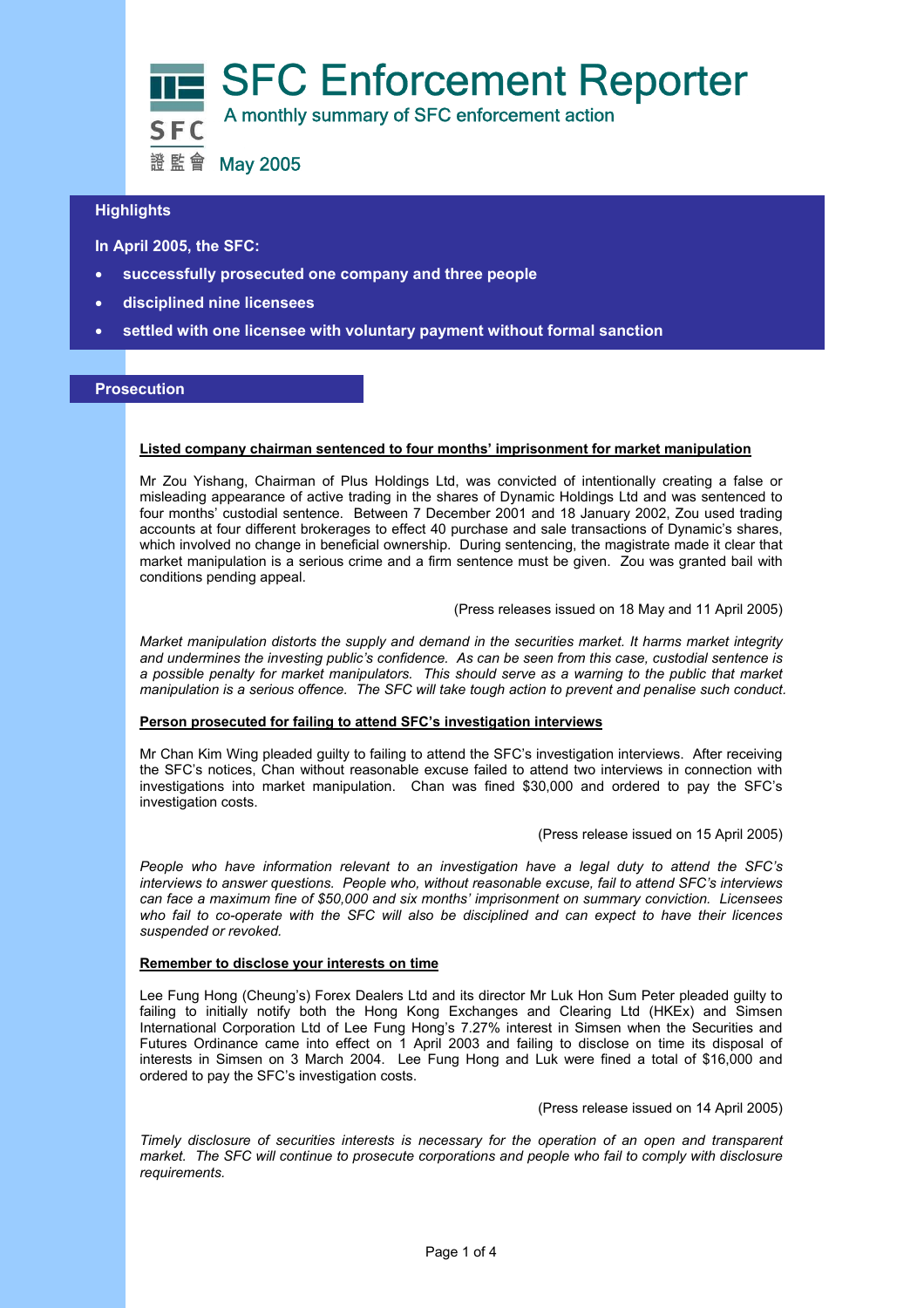

## **Court dismisses unlicensed trader's appeal**

The Court of First Instance dismissed an appeal brought by Ms Tsang Wai Lin against her conviction for unlicensed leveraged foreign exchange trading. Tsang was earlier fined \$60,000 after trial.

(Press releases issued on 8 April 2005 and 13 December 2004)

# **Discipline**

## **Window-dressing of FRR returns results in severe disciplinary sanctions**

The SFC reprimanded Berich Brokerage Ltd for window-dressing Financial Resources Rules (FRR) returns and other failures. Berich paid \$1,400,000 to the SFC to settle the SFC's disciplinary action against it. Under the settlement, Berich's general manager and licensed representative, Mr Chung Tin Ming, its responsible officer, Mr Sun Tak Sing, and another responsible officer, Mr Luk King Cheong, were suspended for two years, three months and one month respectively.

In February and March 2002, Chung transferred funds between margin client accounts to understate a particular client's margin shortfall. The SFC considered that these fund transfers were deceptive devices designed to mislead the SFC into believing that the shortfalls in the margin client's account and the liquid capital position of Berich had improved. Sun signed cheques and approved the fund transfers without making appropriate inquiries or exercising prudent judgment. The SFC also found that Berich had failed to comply with certain terms of the undertakings it gave to the SFC and failed to implement a prudent margin financing policy. Luk, as a member of Berich's senior management, failed to improve Berich's internal control procedures.

Initially, the SFC decided to suspend Berich for four months. Taking into consideration that Berich had improved its margin financing business and internal compliance and its agreement to commission an independent review of its operations in the second half of 2005, the SFC considered there was no longer a need to suspend Berich and a settlement with Berich was in the interest of the investing public. Berich also paid the SFC's legal costs and expenses incurred in the disciplinary proceedings as part of the settlement.

#### (Press release issued on 18 April 2005)

*Window-dressing FRR returns means the presentation of misleading information to give a deceptively favourable impression of a firm's financial position. It often involves unusual fund transfers with related parties, understatement of liabilities and fictitious transactions. Any attempt to window-dress the financial position of a licensed corporation warrants heavy penalty.* 

## **Tough action against mis-selling of funds**

The SFC reprimanded Halsburg Asset Management Ltd and suspended its major shareholder and managing director, Mr Hui Chiu Kit Eddie, for three years for gross negligence in conducting due diligence on and serious misconduct in selling investment products. Halsburg introduced the Alpha<sup>2</sup> Series Fund (ASF) managed by IC Mutual Ltd (ICM) to clients between August 2001 and May 2002. Hui, who was responsible for due diligence, was unaware that overseas regulators had published warnings about the parent company of ICM. He also failed to disclose to clients that ICM faced liquidity problems in early 2002 because of large redemption requests. In mid 2002, ASF was suspended and both ICM and its parent company went into liquidation, but Hui did not tell clients until late 2002. In June and August 2002, Hui also introduced another investment product to several overseas intermediaries when he knew or should have known that the product was managed by a company closely related to ICM's parent company.

#### (Press release issued on 15 April 2005)

*Investment advisers must exercise due skill and diligence when acting for clients. Their recommendations to clients must be reasonable and the clients' best interests must be their top priority.*  When they become aware of any problems with the investment products they distribute, they should tell *clients immediately. Investment advisers who sell investment products which they know or should know are problematic or deliberately or negligently conceal the problems from clients will face severe disciplinary penalties including suspension, revocation or a heavy fine.*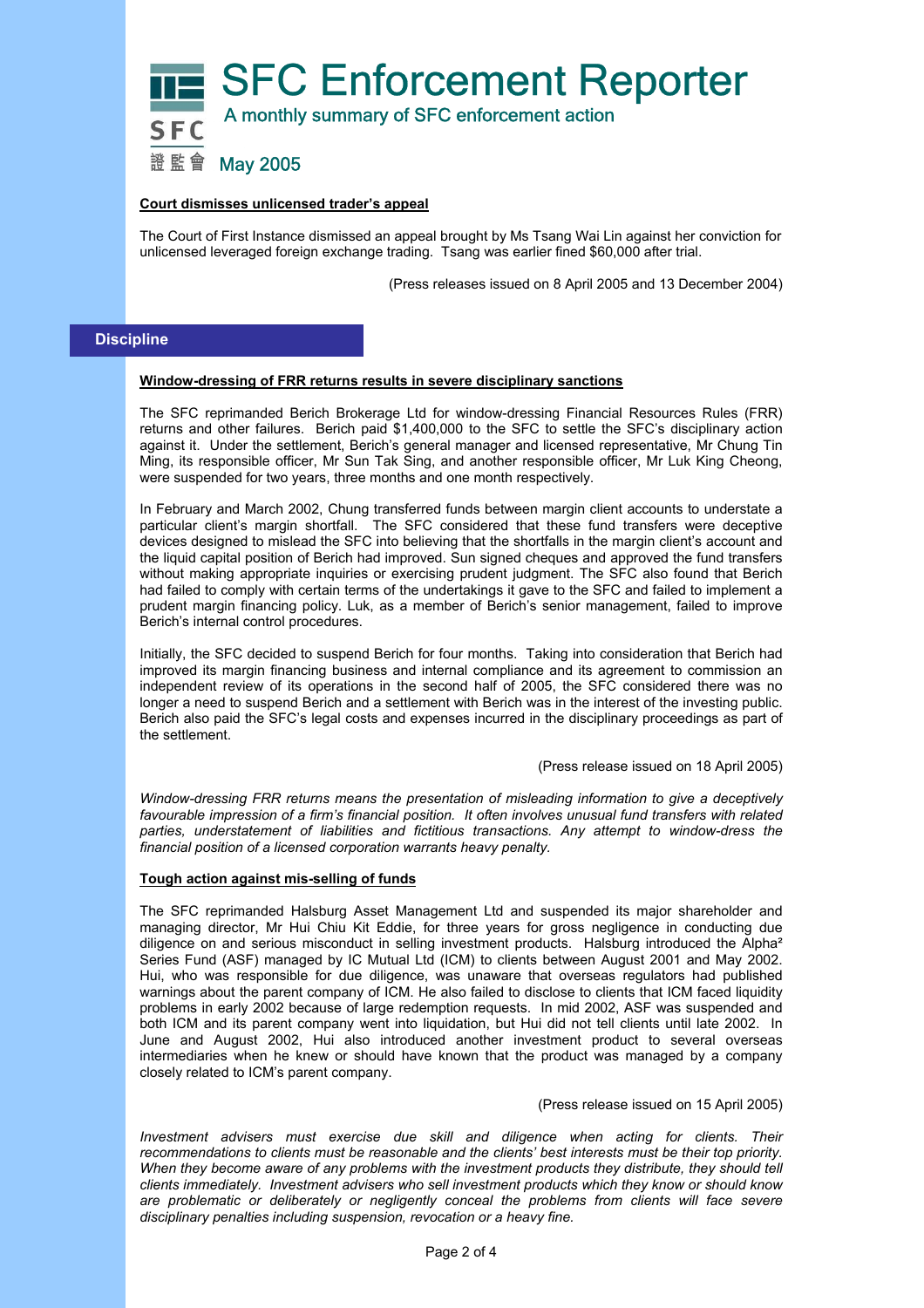

### **Don't pledge client securities without an appropriate licence**

Gain Asset Management Ltd paid \$500,000 to the SFC to settle the SFC's disciplinary action against it. From April to November 2003, Gain pledged client securities collateral with other licensed corporations while it was not licensed to do so. From 31 October to 2 December 2003, Gain also breached the FRR by failing to maintain the required liquid capital while obtaining loans from other licensed corporations in an Initial Public Offering for itself and its clients.

(Press release issued on 25 April 2005)

*Licensees are reminded not to pledge client securities unless they are approved to carry on Type 1 or Type 8 regulated activities. They should also ensure their compliance with the FRR. Such compliance is vital to ensuring that a licensed corporation is adequately capitalised and can therefore meet its obligations to clients, other market participants and creditors. The SFC views breaches of FRR seriously and will prosecute and/or discipline those licensees who fail to comply.* 

### **Company disciplined for failing to comply with the Client Identity Rule Policy**

The SFC reprimanded Instinet Pacific Ltd and fined the firm \$50,000 for breaching the client identity rule and an undertaking given to the SFC. Instinet Pacific, in breach of the *Client Identity Rule Policy*, failed to provide the SFC with details of the underlying clients of certain transactions within two business days of the date of the SFC's request. It also failed to comply with an undertaking it gave the SFC in 1999 that it would not trade with two German clients until these clients provided details of the underlying clients of certain securities transactions.

### (Press release issued on 11 April 2005)

*The purpose of the Client Identity Rule Policy is to enhance the market surveillance capabilities of the SFC and HKEx so that they may readily ascertain the identity of anyone trading listed securities or futures contracts on the Hong Kong markets. All licensees must be able to provide details of the underlying clients of a transaction within two business days of a request from the SFC or HKEx, failing which they may be disciplined.* 

## **Continuing actions against helpers of unlicensed activities**

The SFC reprimanded Mr Cheung Chun Matthew and fined him \$21,000 for assisting an unlicensed person to conduct regulated activities. In October 2003, a new recruit of RBC Investment Services (Asia) Ltd, who was not yet licensed to act for RBC, opened accounts for clients, took and executed clients orders and gave investment advice to clients, despite RBC's prohibition. Cheung, a licensed representative of RBC, assisted in the new recruit's unlicensed activities by signing as a witness in the account opening documents for him, executing orders taken by the new recruit and signing dealing tickets for him.

(Press release issued on 1 April 2005)

The SFC suspended Mr Wong Kwok Fan Rico for five weeks for account opening failings and aiding and abetting unlicensed dealing. Wong certified that he had explained the risk disclosure statement to a client during account opening when in fact he had not. Wong also rebated commission to a person who was engaged in unlicensed activities. The SFC originally decided to suspend Wong for two months and Wong appealed to the Securities and Futures Appeals Tribunal (SFAT). The SFAT reduced the length of suspension to five weeks in consideration of Wong's extraordinary personal circumstances but made it plain that a reprimand was insufficient for Wong's misconduct.

#### (Press release issued on 28 April 2005)

*The licensing regime is an important cornerstone of the regulatory framework. Only licensed representatives can conduct regulated activities on behalf of a licensed corporation. No one should assist an unlicensed person in engaging in regulated activities, or they may be prosecuted and/or disciplined. Licensees should also be reminded not to sign on an account opening form as a witness when they have not actually met the client. This is misconduct which warrants suspension or a fine.*